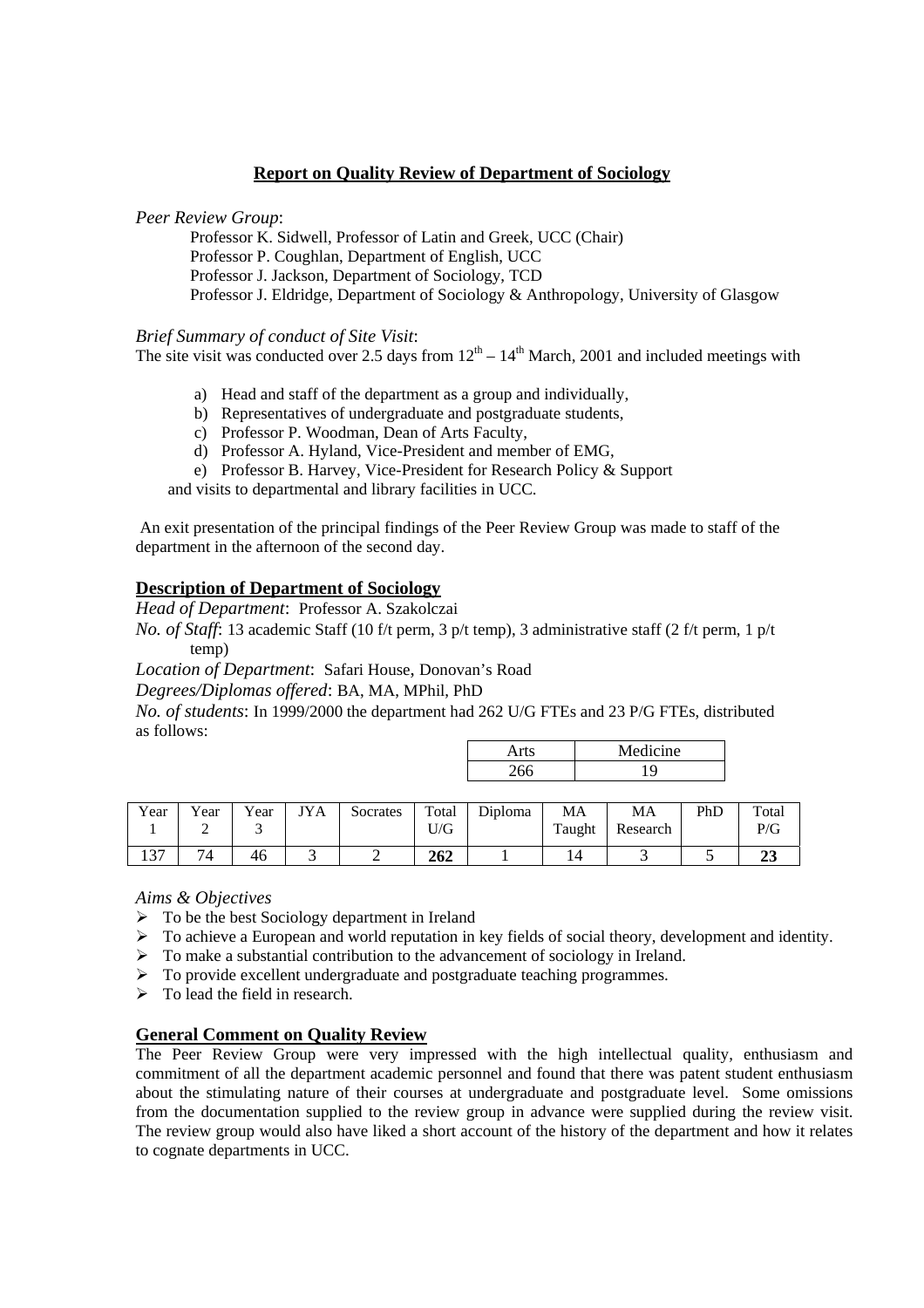# **Progress on Recommendations for Improvement**

|    | <b>Recommendation of the</b><br><b>PRG</b>                                                                                                        | <b>Recommendation of the</b><br><b>OPC</b>                                                 | Follow-up Report-<br>Oct. '02                                                                                                                                                                                                                                                                                                                                                                                                                           |
|----|---------------------------------------------------------------------------------------------------------------------------------------------------|--------------------------------------------------------------------------------------------|---------------------------------------------------------------------------------------------------------------------------------------------------------------------------------------------------------------------------------------------------------------------------------------------------------------------------------------------------------------------------------------------------------------------------------------------------------|
| 1. | That all staff, including part-<br>time should be included in<br>staff meetings and circulation<br>of full minutes of staff<br>meetings to all.   | Endorsed recommendation<br>and welcomed action                                             | Implemented                                                                                                                                                                                                                                                                                                                                                                                                                                             |
| 2. | That the department continue<br>to acknowledge the breath of<br>activities appropriate to a<br>university department                              | Endorsed recommendation.<br>Action should be taken by<br>all staff                         | Implemented. The<br>members of the Department<br>are continuously working<br>on this.                                                                                                                                                                                                                                                                                                                                                                   |
| 3. | That the development of a<br>postgraduate programme<br>should not lead to the<br>exclusion of some members of<br>staff from that programme        | Endorsed recommendation.<br>Appropriate action should<br>be taken by Head of<br>Department | The Department agrees<br>with this recommendation<br>and will ensure that the<br>appropriate action is taken.                                                                                                                                                                                                                                                                                                                                           |
| 4. | That the department should<br>more actively engage in the<br>ongoing development of<br>interdisciplinary subject areas<br>at undergraduate level. | Recommended that<br>consideration should be<br>given to possible actions by<br>all staff   | The Department of<br>Sociology is significantly<br>involved with the<br>Departments of<br>Epidemiology & Public<br>Health, Nursing Studies,<br>Applied Social studies and<br>the Centre for Migration<br>Studies. The Department<br>is the leading department in<br>the Faculty of Arts in<br>allowing its students access<br>to modules in other<br>departments and in<br>allowing students in other<br>programmes access to the<br>Sociology modules. |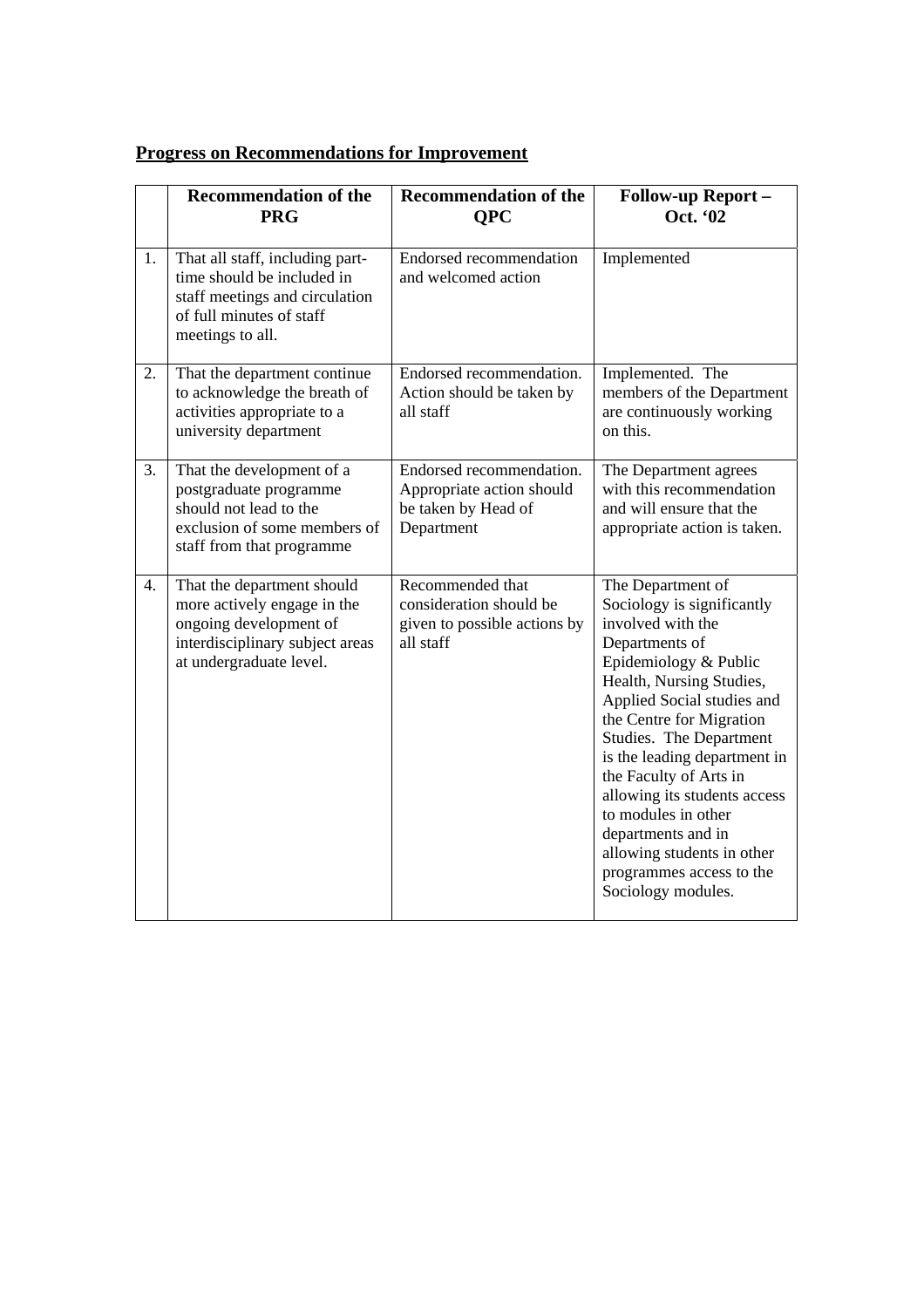|     | <b>Recommendation of the</b><br><b>PRG</b>                                                                              | <b>Recommendation of the</b><br><b>OPC</b>                                                                                                                                                                                                                                                        | <b>Follow-up Report -</b><br>Oct. '02                                                                                                                                                                                                                                                                                   |
|-----|-------------------------------------------------------------------------------------------------------------------------|---------------------------------------------------------------------------------------------------------------------------------------------------------------------------------------------------------------------------------------------------------------------------------------------------|-------------------------------------------------------------------------------------------------------------------------------------------------------------------------------------------------------------------------------------------------------------------------------------------------------------------------|
| 5.  | That the department be more<br>active in applying for IT<br>facilities                                                  | Endorsed recommendation<br>strongly. Suggested that the<br>Head of Department should<br>meet with the VP for<br>Planning, Communications<br>and Development to<br>discuss the needs of the<br>department in this regard<br>and how a development<br>plan might be devised to<br>meet those needs. | See copies of letters to VP<br>for Planning,<br>Communications &<br>Development attached.<br>The Department is still<br>awaiting a response. It is<br>hoped that the Dean of Arts<br>will be able to commit<br>some resources to the<br>Department of Sociology<br>shortly to assist in the<br>provision of facilities. |
| 6.  | That training in statistics and<br>IT skills be recognised as<br>essential and developed                                | Comment as for<br>recommendation 5 above                                                                                                                                                                                                                                                          | Students are encouraged to<br>take Statistics & Computer<br>Science in $2nd$ year. These<br>modules have always been<br>a part of the degree<br>programme.                                                                                                                                                              |
| 7.  | That consideration be given to<br>increasing the course content<br>in Economics and Political<br>Science                | Noted that the Dean of Arts<br>is willing to discuss this.<br>Suggested that the Head of<br>Department should initiate<br>discussions with the Dean<br>of Arts as to how to<br>progress this                                                                                                      | Implementation of this<br>recommendation is<br>currently under discussion<br>in the Faculty of Arts.<br>Progress is slow. The<br>Department is actively<br>participating in 3<br>discussion groups on the<br>matter.                                                                                                    |
| 8.  | That the structuring of<br>programme choices for MA<br>students be considered                                           | Endorsed recommendation.<br>Welcomed proposed action.                                                                                                                                                                                                                                             | Further improvements of<br>structuring and<br>development of the<br>programmes is on-going                                                                                                                                                                                                                              |
| 9.  | That the 1 <sup>st</sup> Year curriculum<br>be re-considered in the light of<br>the beginner's level of the<br>students | Endorsed recommendation.<br>Welcomed proposed action.                                                                                                                                                                                                                                             | The curriculum has been<br>re-considered and<br>substantial changes have<br>been made and a new<br>programme is now being<br>offered.                                                                                                                                                                                   |
| 10. | That fuller staff-student liaison<br>arrangements be developed                                                          | Recommended<br>implementation of staff:<br>student committee asap                                                                                                                                                                                                                                 | There is a departmental<br>staff/student committee that<br>meets regularly. New<br>representatives are elected<br>every year.                                                                                                                                                                                           |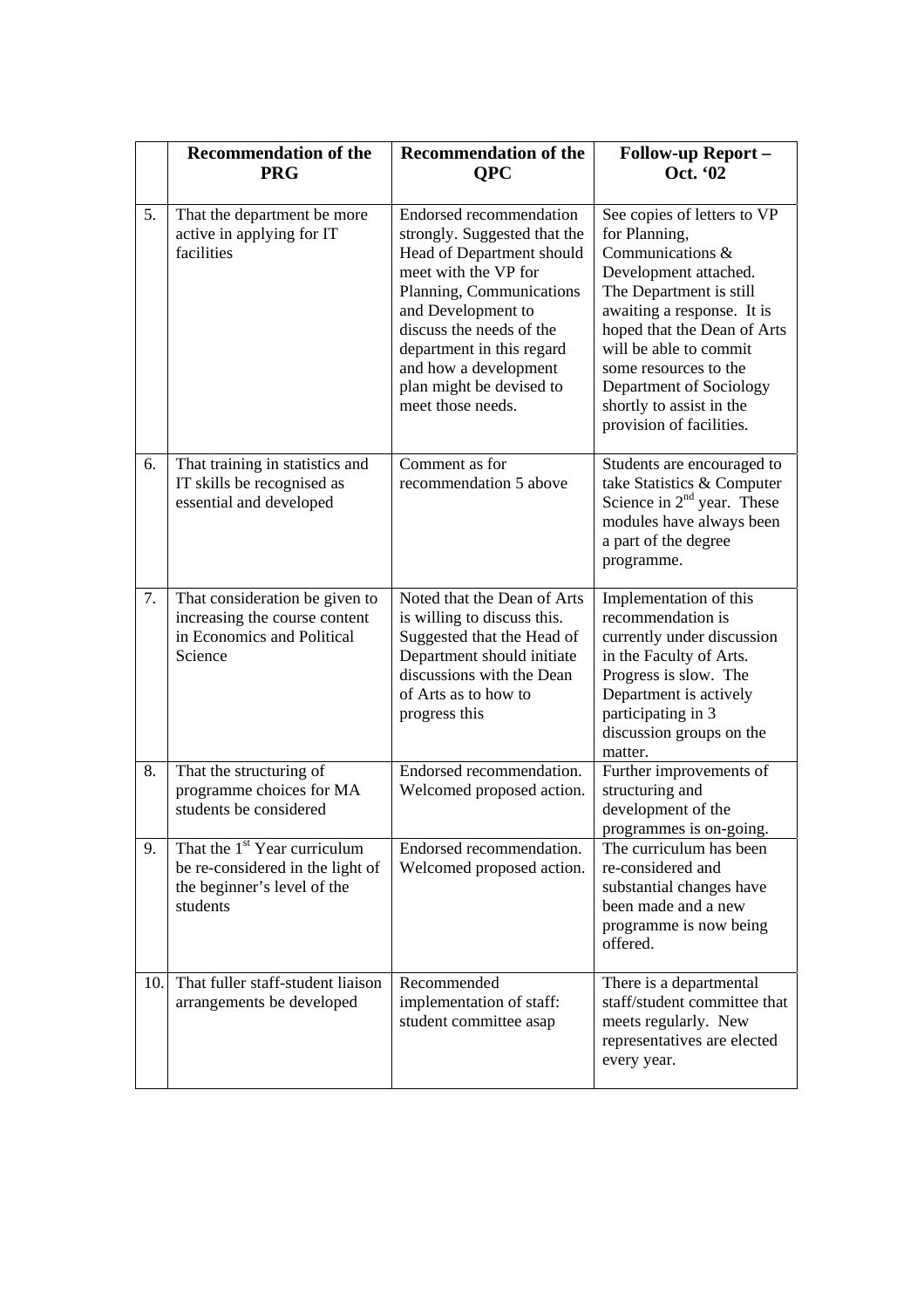|     | <b>Recommendation of the</b><br><b>PRG</b>                                                                                                         | <b>Recommendation of the</b><br><b>OPC</b>                                                                                                                                                                                                                                                                                                                                                                                                                  | <b>Follow-up Report -</b><br>Oct. '02                                                                                                                                      |
|-----|----------------------------------------------------------------------------------------------------------------------------------------------------|-------------------------------------------------------------------------------------------------------------------------------------------------------------------------------------------------------------------------------------------------------------------------------------------------------------------------------------------------------------------------------------------------------------------------------------------------------------|----------------------------------------------------------------------------------------------------------------------------------------------------------------------------|
| 11. | That the Department seek<br>Tenure B contracts for its<br>research-active non-tenured<br>staff                                                     | Suggested that the Head of<br>Department discuss issues<br>with the Director of Human<br>Resources. It was noted<br>that some of the issues<br>concerning contract staff<br>will be addressed in new<br>legislation which is due to<br>be applied to contract staff<br>shortly                                                                                                                                                                              | The Head of Department<br>has had discussions with<br>the VP for Human<br>Resources and is awaiting<br>new information<br>concerning contract staff.                       |
| 12. | That the Department continue<br>to be active in seeking funding<br>from external sources                                                           | Endorsed recommendation<br>and proposed action                                                                                                                                                                                                                                                                                                                                                                                                              | Members of the department<br>have been successful in<br>securing extra funding from<br>the EU and form the HEA<br>under the PRTLI 3<br>programme in the past year.         |
| 13. | That the Department develop<br>pro-active research initiatives<br>of an inter-disciplinary nature                                                  | Endorsed recommendation<br>and noted departmental<br>response                                                                                                                                                                                                                                                                                                                                                                                               | The Department is already<br>engaged in multi-<br>disciplinary projects and<br>the aim and practice is that<br>all research projects are<br>inter-disciplinary.            |
| 14. | That the Department develop<br>active liaison with the<br><b>Research Office</b>                                                                   | Endorsed recommendation<br>and welcomed proposed<br>action by department.                                                                                                                                                                                                                                                                                                                                                                                   | Implemented. The<br>Department took the lead in<br>developing a faculty-wide<br>proposal under PRTLI 4,<br>which engaged the support<br>of up to 50 members of<br>faculty. |
| 15. | That the Head of Department<br>engage fully with the<br>pragmatic processes involved<br>in college and department<br>administration and governance | Endorsed recommendation.<br>Clearly it is essential the<br>Head engage fully with the<br>university. It is recognised<br>that there is an increasing<br>administration burden on<br>heads of departments.<br>Suggested that delegation<br>of some issues to other<br>members of staff be<br>considered as a means of<br>dealing with the load. It<br>was noted that<br>departmental committees<br>could be of great assistance<br>in getting the work done. | The Head of Department is<br>fully engaged and<br>participates as fully as<br>possible.                                                                                    |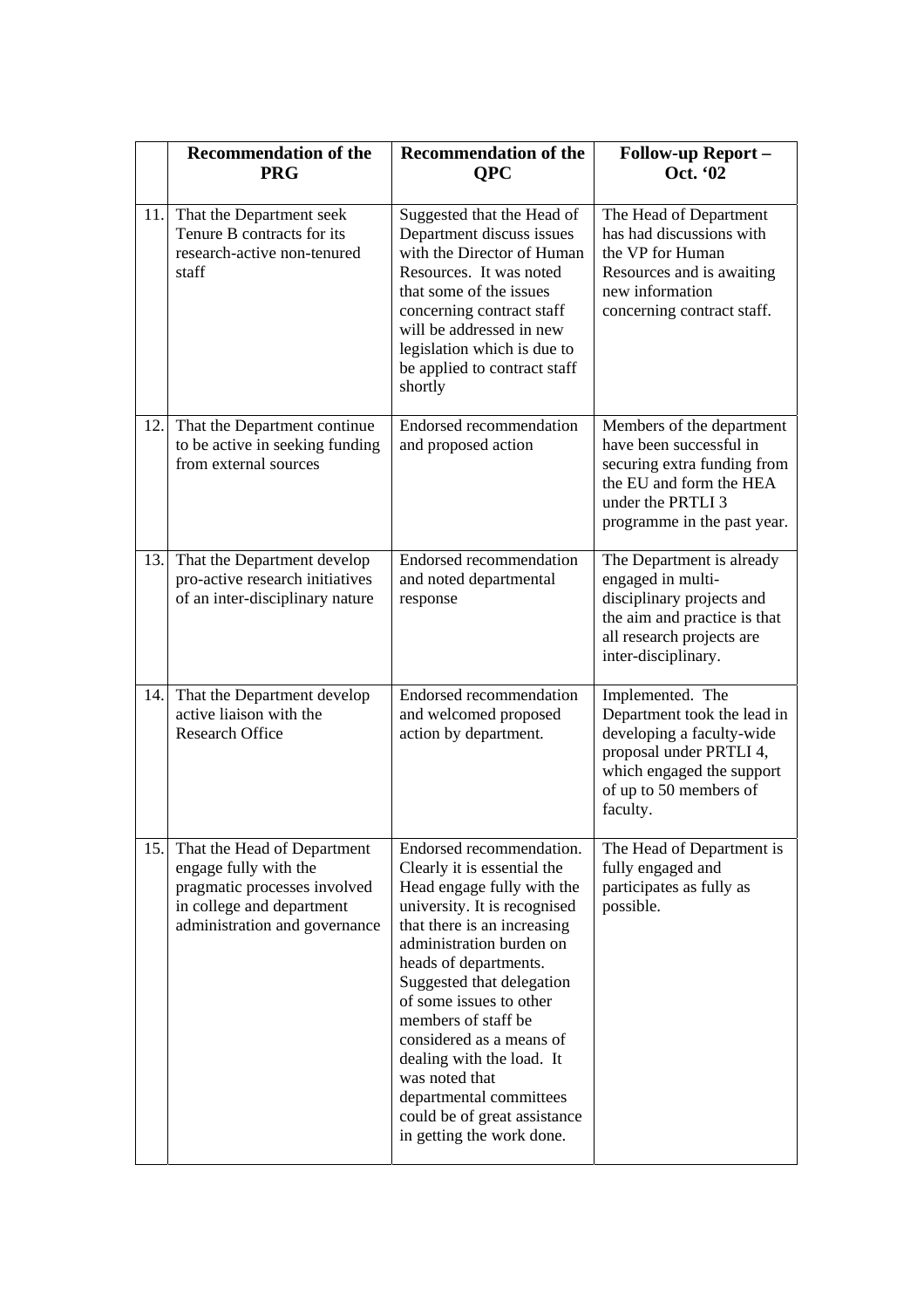|      | <b>Recommendation of the</b><br><b>PRG</b>                                                                                                                                                                                   | <b>Recommendation of the</b><br><b>QPC</b>                                                                                                                                                                                                                                                                                                                                                                                                     | <b>Follow-up Report -</b><br>Oct. '02                                                                                                                                                                                                                                                                                                                                     |
|------|------------------------------------------------------------------------------------------------------------------------------------------------------------------------------------------------------------------------------|------------------------------------------------------------------------------------------------------------------------------------------------------------------------------------------------------------------------------------------------------------------------------------------------------------------------------------------------------------------------------------------------------------------------------------------------|---------------------------------------------------------------------------------------------------------------------------------------------------------------------------------------------------------------------------------------------------------------------------------------------------------------------------------------------------------------------------|
| 16.  | That the Department increase<br>its profile within the university<br>- it is currently perceived to be<br>'remote'                                                                                                           | Appropriate action should<br>be taken by department<br>staff                                                                                                                                                                                                                                                                                                                                                                                   | The members of the<br>Department are actively<br>working on this and are<br>involved in the following<br>committees: Faculty<br>Academic development<br>Committee, Academic<br>Council, Board of<br>Language and Cultural<br>Studies, Staff Student<br>Relations Committee,<br>Faculty of Arts,<br>Regulations Committee,<br>Board of Film Studies,<br>Library Committee. |
| 17.1 | That the university address the<br>issue of adequate contractual<br>arrangements for part-time and<br>temporary staff                                                                                                        | This is an issue for the<br>Head of Department to<br>discuss with the Director of<br>Human Resources.                                                                                                                                                                                                                                                                                                                                          | The Department does its<br>best to insure the adequacy<br>of contractual arrangements<br>- this is contingent on<br>budget allocation by the<br>Finance Office.                                                                                                                                                                                                           |
| 18.  | That the Office of the VP for<br>Research Policy & Support<br>improve its communication of<br>opportunities to all staff and<br>departments                                                                                  | The department should<br>discuss this with the Office<br>of the VP for Research<br>Policy & Support. The<br>Committee noted that there<br>is very wide dissemination<br>of information from the<br>Office of the VP for<br>Research. It is important to<br>ensure that all staff are<br>connected to the college<br>network so that they may<br>receive the extensive<br>information that is<br>circulated by the Office on<br>a regular basis | No specific action was<br>required.                                                                                                                                                                                                                                                                                                                                       |
| 19.  | That the university should re-<br>consider the percentage of the<br>overall budget allocated to the<br>Library with a view to making<br>it comparable with that in<br>other Irish universities and<br>European institutions. | QPC is aware of the issue.<br>It is an issue that is<br>currently being discussed<br>centrally within the<br>university.                                                                                                                                                                                                                                                                                                                       | This is a central issue and<br>is under on-going active<br>consideration by the<br>university.                                                                                                                                                                                                                                                                            |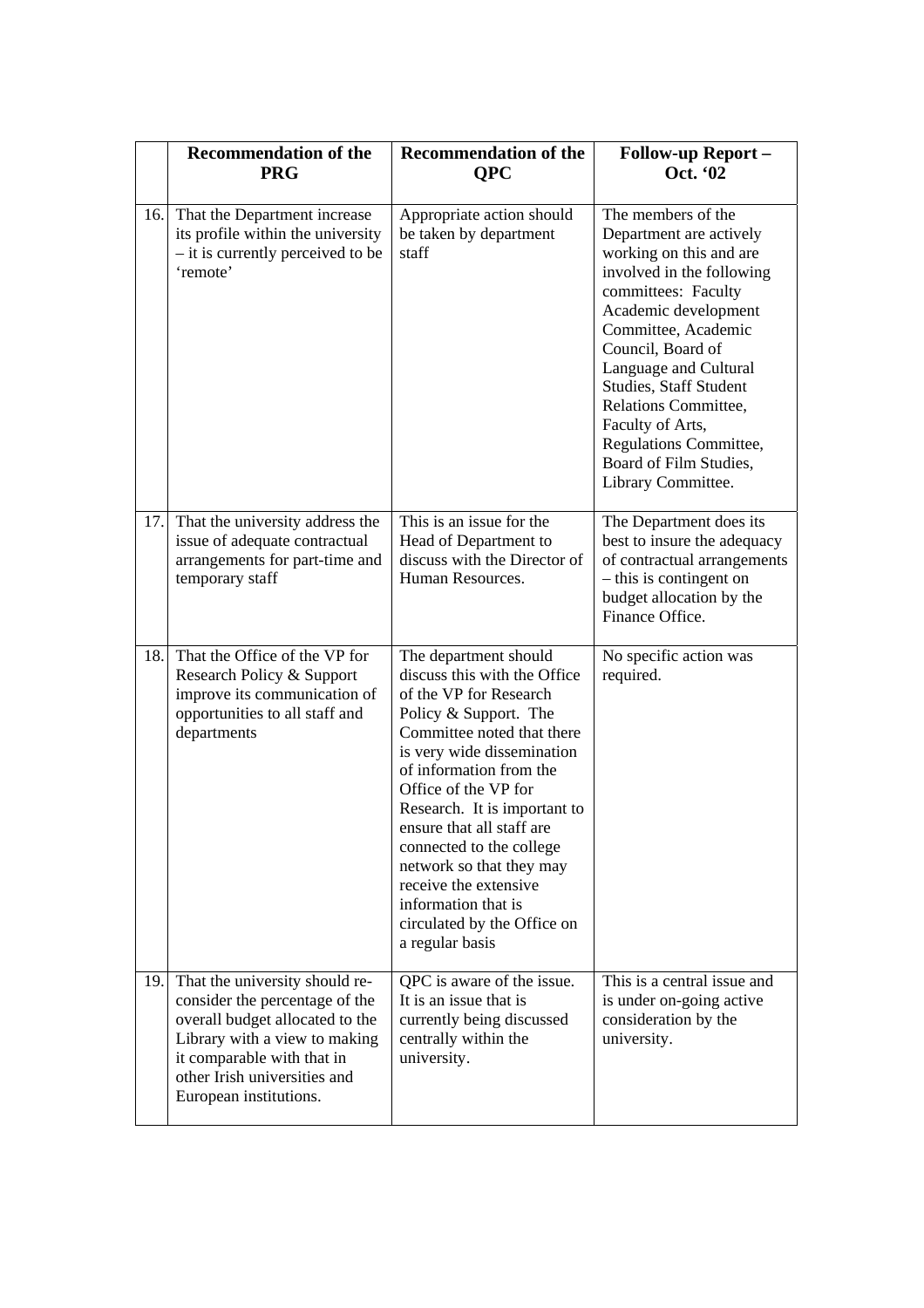|      | <b>Recommendation of the</b><br><b>PRG</b>                                                                                                                                        | <b>Recommendation of the</b><br><b>OPC</b>                                                                                                                                                                                                                                                                                                                                                                                                                                                                                | <b>Follow-up Report -</b><br>Oct. '02                                                                                                                                                                                                                                                                                                                                                                                                                                              |
|------|-----------------------------------------------------------------------------------------------------------------------------------------------------------------------------------|---------------------------------------------------------------------------------------------------------------------------------------------------------------------------------------------------------------------------------------------------------------------------------------------------------------------------------------------------------------------------------------------------------------------------------------------------------------------------------------------------------------------------|------------------------------------------------------------------------------------------------------------------------------------------------------------------------------------------------------------------------------------------------------------------------------------------------------------------------------------------------------------------------------------------------------------------------------------------------------------------------------------|
| 20.1 | That new staff, and in<br>particular, Heads of<br>Departments, undergo a<br>formal induction process to<br>acquaint them with the<br>structures and procedures of<br>the college. | This in already on-going.<br>There is a formal induction<br>programme for all new staff<br>and it is planned to expand<br>the programme this year.<br>In addition HEA funding<br>has been secured to<br>organise a training<br>programme on management<br>and organisational skills for<br>Heads of Departments.                                                                                                                                                                                                          | The Department of HR<br>have expanded their<br>induction programme and<br>are holding regular sessions<br>designed to assist Heads of<br>Departments in their duties,<br>including an induction for<br>new Heads of Departments<br>plus follow-up training as<br>identified by the group. A<br>training programme on<br>management and<br>organisational skills for all<br>Heads of Departments will<br>commence in the second<br>teaching period of the<br>2002/03 academic year. |
| 21.  | That a working party be set up<br>to formulate an academic<br>strategy for the<br>implementation of the<br>planning of a new Social<br><b>Sciences Building</b>                   | Suggest that the Head of<br>Department meet with the<br>VP for Planning,<br>Communications and<br>Development to discuss the<br>needs of the department in<br>this regard and how a<br>development plan might be<br>devised to meet those<br>needs.<br>Development of the Social<br>Sciences area is included as<br>part of the Strategic Plan.<br>QPC suggested that the<br>head and staff of the<br>department hold<br>discussions with cognate<br>depts and be pro-active in<br>furthering the debate on the<br>issues | The Department has set up<br>a space committee and is<br>awaiting any recent<br>developments from the VP<br>for Planning,<br>Communications and<br>Development.                                                                                                                                                                                                                                                                                                                    |